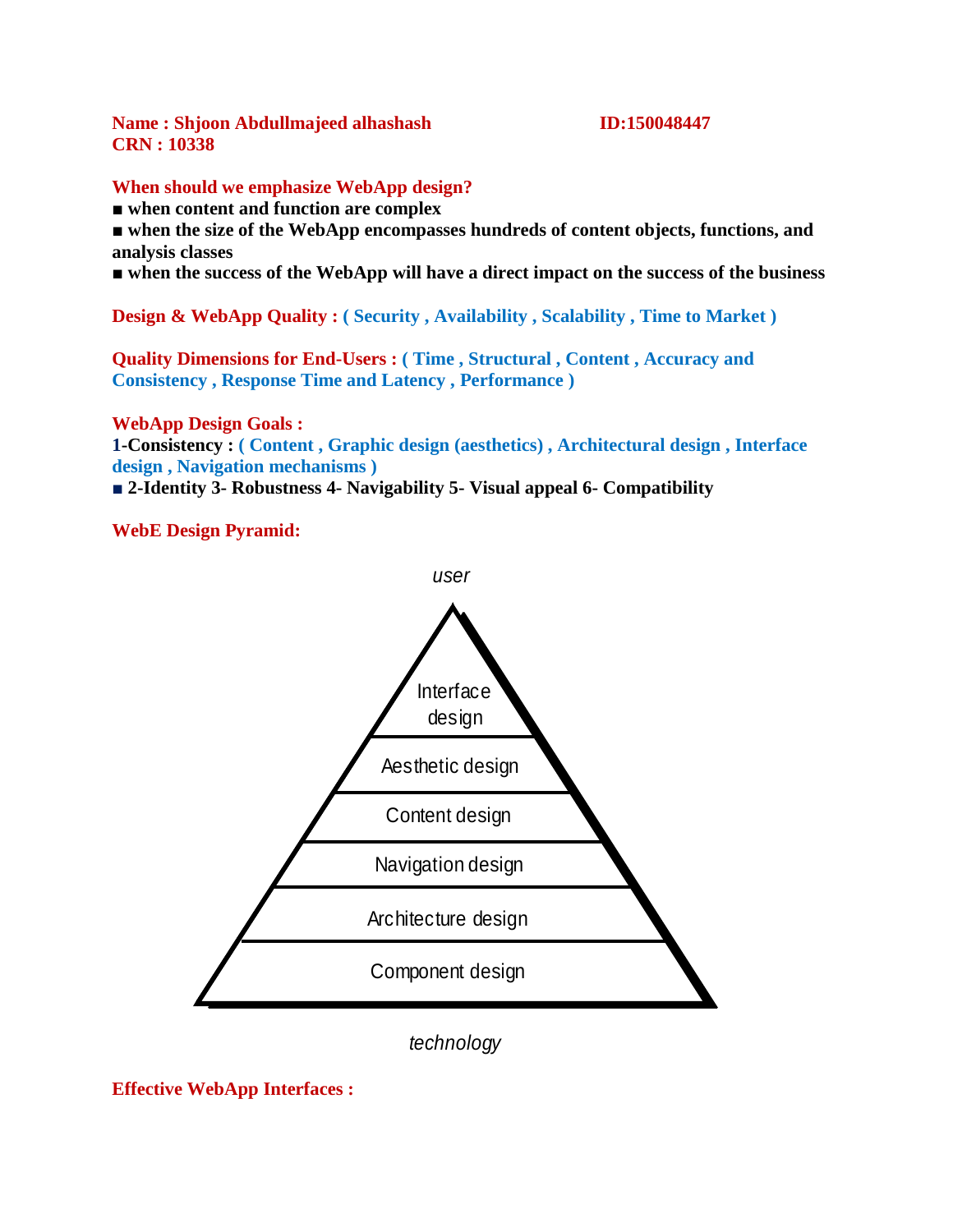- **Effective interfaces are visually apparent and forgiving**
- **Effective interfaces do not concern the user with the inner workings of the system**
- **Effective applications and services perform a maximum of work**

# **Interface Design Principles: ( Anticipation , Communication , Consistency , Controlled autonomy ,**

**Efficiency , Focus , Fitt's Law , Human interface objects , Latency reduction , Learnability , Maintain work product integrity , Readability , Track state , Visible navigation )**

#### **Aesthetic Design :**

- **Don't be afraid of white space.**
- **Emphasize content.**
- **Organize layout elements from top-left to bottom right.**
- **Group navigation, content, and function geographically within the page.**
- **Don't extend your real estate with the scrolling bar.**
- **Consider resolution and browser window size when designing layout.**

## **Content Design:**

- Develops a design representation for content objects
- **Represents the mechanisms required to instantiate their relationships to one another.**

■ **A content object has attributes that include content-specific information and** 

**implementation-specific attributes that are specified as part of design**

#### **Architectural Design :**

**1- Content architecture : focuses on which objects are structured for presentation**

**2- software must be placed into context**

**3- set of architectural archetypes should be identified ( archetype : is an abstraction " similar to a class " ) .**

**4- designer specifies the structure of the system by defining and refining software components that implement each archetype.**

**5- WebApp architecture addresses in which the application is structured to manage user interaction**

**6- Architecture design is conducted in parallel with interface design**

#### **MVC Architecture:**

■ **The model contains all application specific content and processing logic, including (all content objects , access to external data , all processing functionality that are application specific )**

■ **The view contains all interface specific functions and enables ( processing logic , access to external data , all processing functionality required by the end-user )**

■ **The controller manages access to the model and the view and coordinates the flow of data between them**